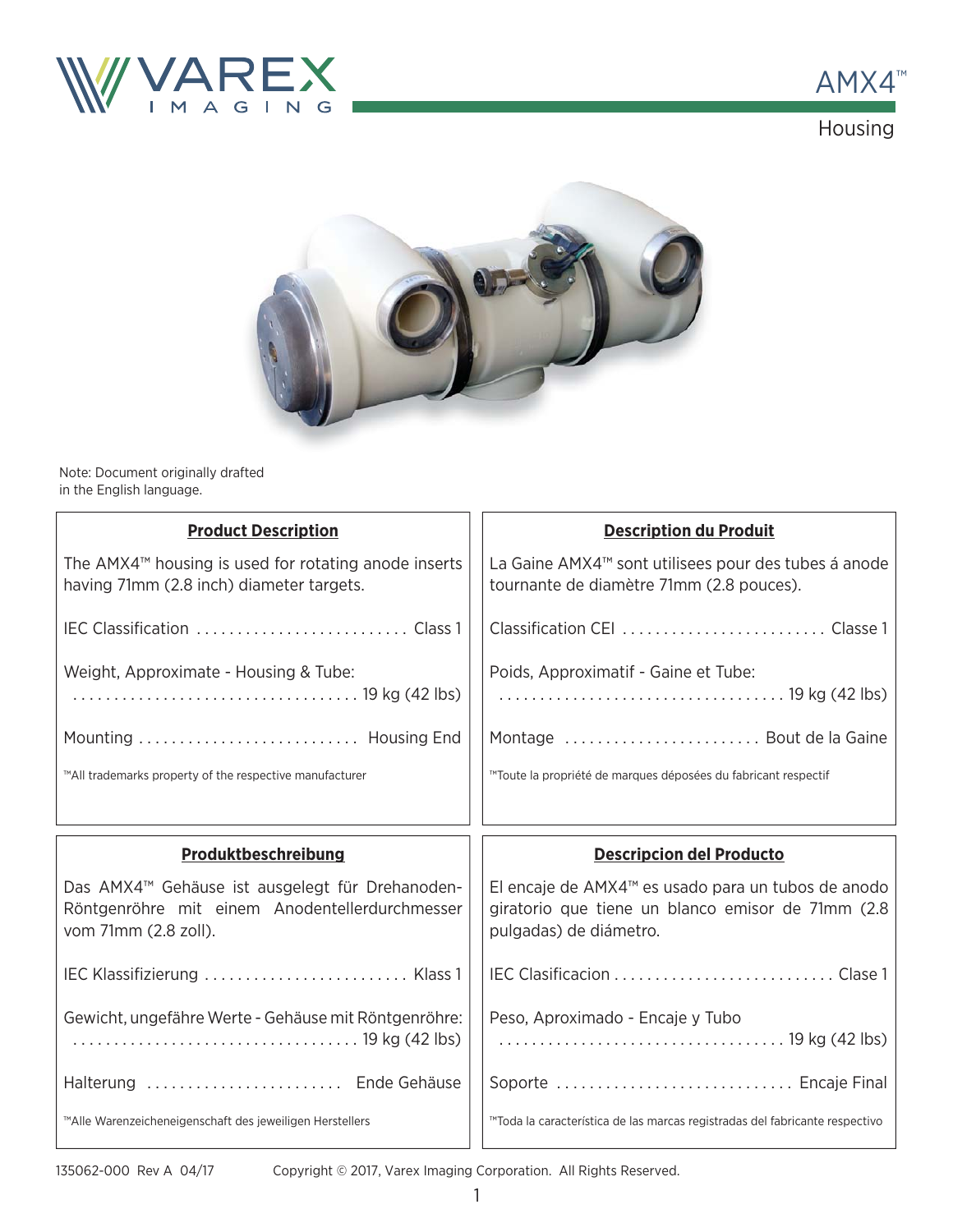

| <b>Product Description</b>                                                                                                              | <b>Description du Produit</b>                                                                                        |  |
|-----------------------------------------------------------------------------------------------------------------------------------------|----------------------------------------------------------------------------------------------------------------------|--|
| Maximum Potential Difference  130 kV                                                                                                    |                                                                                                                      |  |
| Maximum X-Ray Tube Assembly Heat Content 925 kJ (1,250 kHU)                                                                             | Capacité thermique de la gaine  925 kJ (1.250 kUC)                                                                   |  |
| Maximum Continuous Heat Dissipation  250 W (20 kHU/min)                                                                                 | Dissipation thermique continue de la gaine  250 W (20 kUC/min)                                                       |  |
|                                                                                                                                         | Température maximale de la gaine  78°C                                                                               |  |
| X-Ray Tube Assembly<br>Permanent Filtration  0.7mm @ 75 kV AI IEC 60522                                                                 | Filtre non amovible de l'ensemble gaine/tube                                                                         |  |
| Loading Factors for Leakage Radiation  130 kV, 3.3 mA                                                                                   | Technique de mesure du courant de fuite  130 kV, 3,3 mA                                                              |  |
| Temperature Limits for Storage and Transport $\ldots$ -9°C to +70°C<br>Atmospheric Pressure Range  70 kPa to 106 kPa<br>Pressure Switch | Limites de Température Pour le Transport et Pour L'Emmasinage<br>Limites de pression atmosphérique  70 kPa à 106 kPa |  |
| Normally Closed  1A @ 125 Vac or 30 Vdc                                                                                                 | Interrupteur de Pression<br>Normalement Fermé  1A a 125 Vca ou 30 Vcc                                                |  |
| X-Ray Tube Assembly (Complies to)  IEC 60601-2-28                                                                                       | Les ensembles gaine/tube (Conforme aux)  CEI 60601-2-28                                                              |  |
|                                                                                                                                         |                                                                                                                      |  |
| Produktbeschreibung                                                                                                                     | <b>Descripcion del Producto</b>                                                                                      |  |
|                                                                                                                                         | Voltaje de diferencia maxima  130 kV                                                                                 |  |
| Maximale Wärmespeicherkapazitat des Strahlergehäuses                                                                                    | Capacidad del almacenaje termal de encaje 925 kJ (1,250 kHU)                                                         |  |
|                                                                                                                                         | Difusion del calor continuo del encaje:  250 W (20 kHU/min)                                                          |  |
| Maximale kontinuierliche Wärmeableitung des Strahlergehäuses                                                                            | Temperatura máxima de la encaje  78°C                                                                                |  |
|                                                                                                                                         | Ensamblaje de Tubo de Rayos X<br>Filtracion Permanente  0.7mm @ 75 kV AI IEC 60522                                   |  |
| Röntgenstrahlers<br>Eigenfilterwert 0.7mm @ 75 kV AI IEC 60522                                                                          |                                                                                                                      |  |
| Lecktechnikfaktoren  130 kV, 3.3 mA                                                                                                     | Temperatura Limitada de Almacen y Transporte  -9°C a +70°C                                                           |  |
| Temperaturgrenzen für Aufbewahrung und Transport - 9°C zu +70°C                                                                         | Límites de la presión atmosférica  70 kPa a 106 kPa                                                                  |  |
| Druckschalter<br>Normalerweise Geschlossen  1A @ 125 Vac oder 30 Vdc                                                                    | Interruptor de Presión<br>Normalmente Cerrado  1A @ 125 Vac o 30 Vdc                                                 |  |

Copyright © 2017, Varex Imaging Corporation. All Rights Reserved.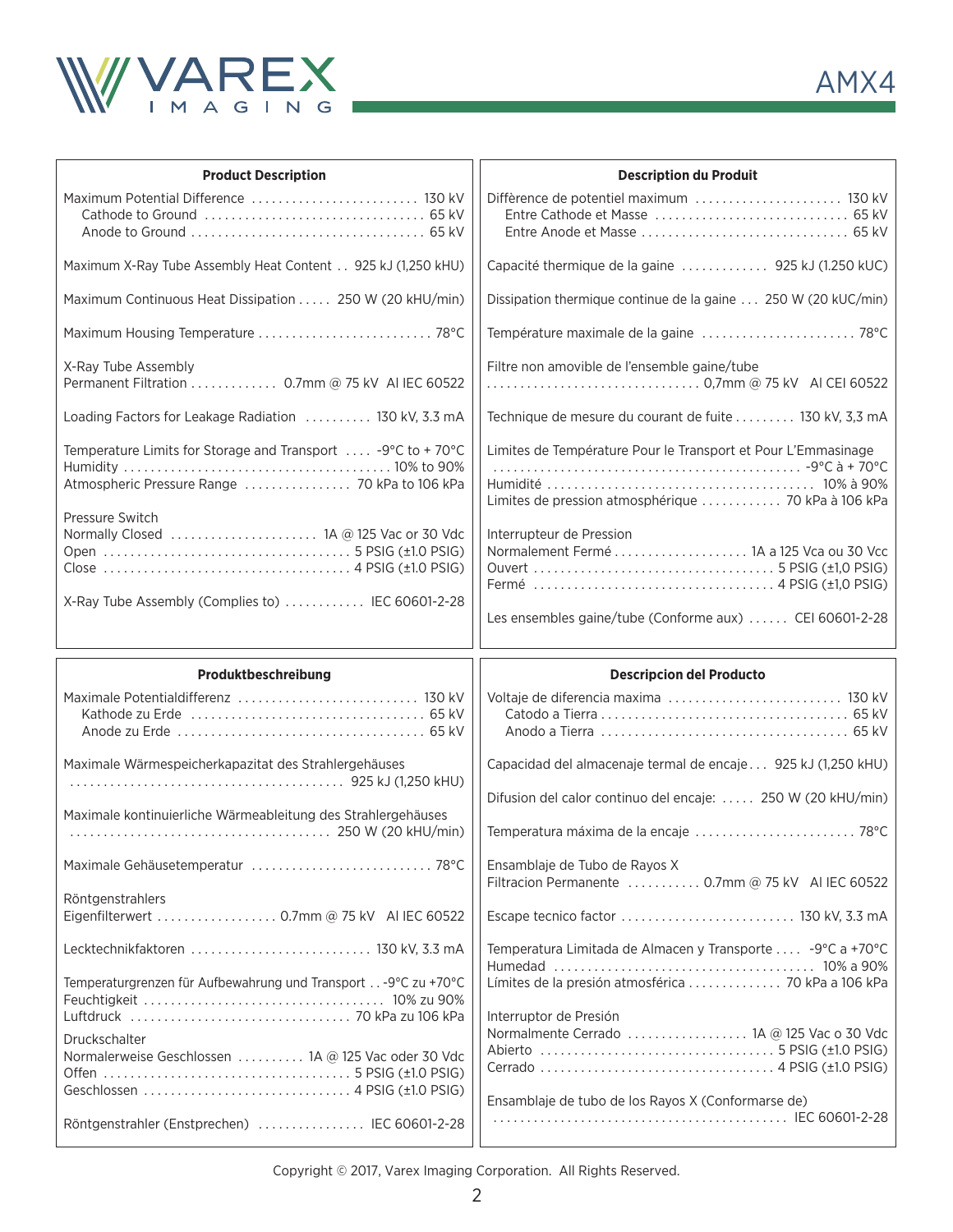

Dimensions are for reference only Les dimensions sont pour la référence seulement Maße sind als nur Referenz Las dimensiones están para la referencia solamente







Stator - Wiring Diagram Stator - Schéma de Câblage Stator - Drahtfarbentabelle Bovina - Diagramas



| <b>Stator Drive Frequency</b><br>Fréquence d'entraînement du stator<br>Statorantrieb Frequenz<br>Frecuencia de la impulsión del estator | <b>RPM</b>     |
|-----------------------------------------------------------------------------------------------------------------------------------------|----------------|
| 50/60 Hz                                                                                                                                | 2800/3400 ±10% |
| 150/180 Hz                                                                                                                              | 8200/9600 ±10% |

Copyright © 2017, Varex Imaging Corporation. All Rights Reserved. 3



Housing Outline Drawing Dessin d' Encombrement de la Gaine Mabseichnungen des Gehäuses Esquema Detallado del Encaje